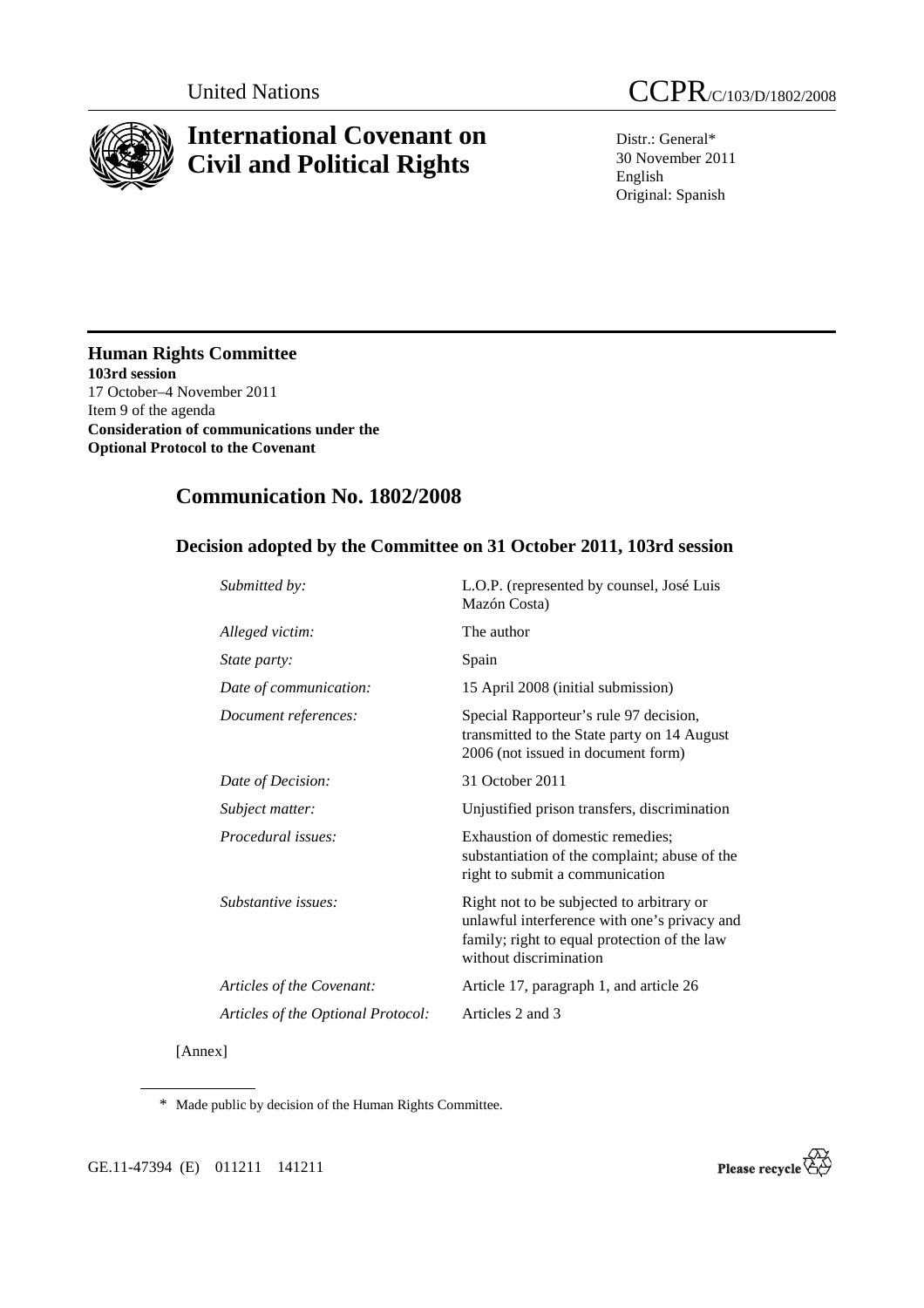## **Annex**

## **Decision of the Human Rights Committee under the Optional Protocol to the International Covenant on Civil and Political Rights (103rd session)**

concerning

### **Communication No. 1802/2008**\*

| Submitted by:          | L.O.P. (represented by counsel, José Luis<br>Mazón Costa) |
|------------------------|-----------------------------------------------------------|
| Alleged victim:        | The author                                                |
| <i>State party:</i>    | Spain                                                     |
| Date of communication: | 15 April 2008 (initial submission)                        |

*The Human Rights Committee,* established under article 28 of the International Covenant on Civil and Political Rights,

*Meeting* on 31 October 2011,

*Adopts* the following:

#### **Decision on admissibility**

1. The author of the communication, dated 14 April 2008, is L.O.P., a Spanish citizen born in 1946. He claims to be the victim of a violation by Spain of article 17, paragraph 1, and article 26 of the Covenant. The Optional Protocol entered into force for Spain on 25 April 1985. The author is represented by counsel, José Luis Mazón Costa.

#### **The facts as submitted by the author**

2.1 The author is serving a prison sentence in connection with various drug trafficking convictions and offences against public health. In 2003, while being held in Alcalá Meco prison in the province of Madrid, he was moved without explanation to Zuera prison (Zaragoza). He was subsequently transferred to prisons in Valladolid and Daroca (Zaragoza). The author claims that the transfers failed to take account of his right to family life, as his daughters were living in Guadalajara, near Madrid.

2.2 The author was placed on the list of prisoners under special observation (FIES list). He maintains that his inclusion on the list was based not on the General Prisons Act but on internal circulars issued by the Directorate-General of Prisons. The consequences of inclusion on the FIES list include transfers between prisons, cell changes, cell searches at

<sup>\*</sup> The following members of the Committee participated in the examination of the present communication: Mr. Abdelfattah Amor, Mr. Lazhari Bouzid, Ms. Christine Chanet, Mr. Ahmad Amin Fathalla, Mr. Cornelis Flinterman, Mr. Yuji Iwasawa, Mr. Raisoomer Lallah, Ms. Zonke Zanele Majodina, Ms. Iulia Antoanella Motoc, Mr. Gerald L. Neuman, Mr. Michael O'Flaherty, Mr. Rafael Rivas Posada, Mr. Fabián Omar Salvioli, Mr. Krister Thelin and Ms. Margo Waterval.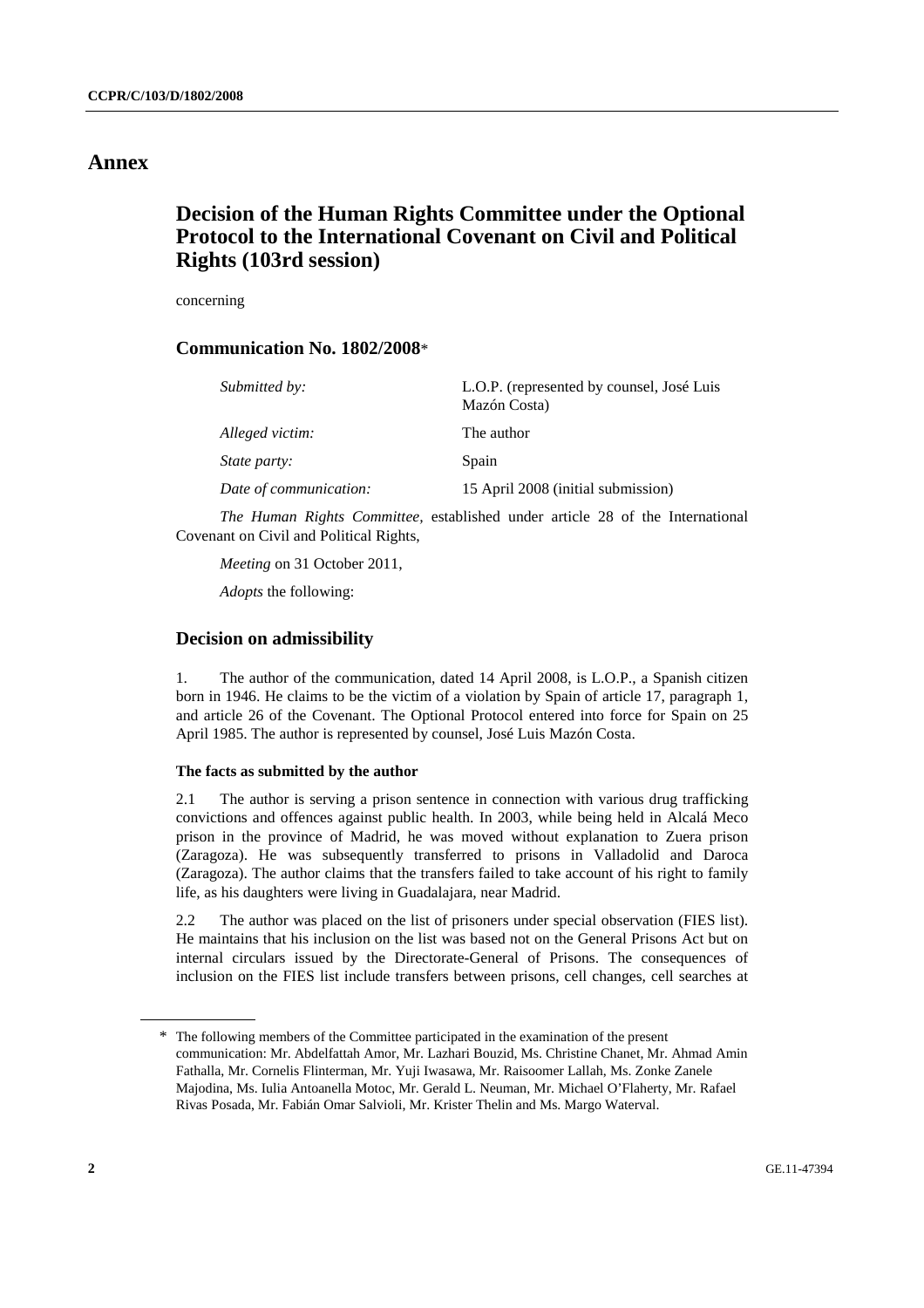any time of the day or night, surveillance of all activities and interception of correspondence.

2.3 With regard to the exhaustion of domestic remedies, the author maintains that the domestic courts reject the contention that prison transfers affect detainees' fundamental right to family life. In this connection, he refers to a judgement issued by the Madrid High Court which upheld this rejection. With regard to inclusion on the list of inmates under special observation, the author says that the Constitutional Court has upheld the constitutionality of FIES status.

2.4 The author maintains that it would have been futile to submit an application for *amparo* in this case. He states that, since the reform of the Constitutional Court Act, an application for *amparo* is appropriate only in cases that have "special constitutional significance". This makes it a procedure with no prospect of success, on a par with an application for extraordinary review of sentence.

#### **The complaint**

3.1 The author maintains that the arbitrary transfers to prisons far from his home, which impeded contact with his family, constitute a violation of article 17, paragraph 1, of the Covenant.

3.2 He also contends that his inclusion, without any legal basis, on the FIES list of prisoners under special observation, forcing him to serve his sentence in conditions that are far more stringent than those existing for other inmates, constitutes a violation of article 26 and article 17, paragraph 1, of the Covenant.

#### **State party's observations on admissibility and merits**

4.1 In a note verbale dated 15 October 2008 the State party maintains that the communication is inadmissible. It claims that the author provides no explanation or reasoning to support his allegations of a violation of the Covenant and that he did not exhaust all domestic remedies in relation to the complaints raised. The author provided no evidence of having filed a complaint with the prison authorities, the prison inspection judge, the Provincial High Court or the Constitutional Court in relation to any of the complaints raised. It also notes that the author has made repeated submissions to the Committee,<sup>1</sup> always without exhausting domestic remedies and without substantiation, and that his recourse to the Committee is therefore an abuse of the communications system.

4.2 The State party argues that neither the Constitution nor the Covenant recognizes a right to serve a sentence in a particular place or within a given maximum distance from the family home. The author provides no proof that his family home is in Guadalajara. Furthermore, the complaint hinges on his transfer to a prison (i.e. Daroca prison) which is just 146 kilometres from Guadalajara.

4.3 The State party requests that the Committee declare the author's submission inadmissible on the ground of failure to exhaust domestic remedies, in accordance with article 2 of the Optional Protocol, and because the communication is clearly an abuse of the purpose of the Covenant, in accordance with article 3 of the Optional Protocol. Failing that, it asks the Committee to declare that there has been no violation of the Covenant.

<sup>&</sup>lt;sup>1</sup> The Human Rights Committee has considered two previous submissions from the author. On 11 August 2006 the Committee declared communication No. 1387/2005 inadmissible, concluding that "the claim under article 14, paragraph 5, is insufficiently substantiated for purposes of admissibility". On 18 April 2008, in its decision on communication No. 1360/2005, the Committee concluded that the facts did not reveal any violation of article 14, paragraph 5, of the Covenant.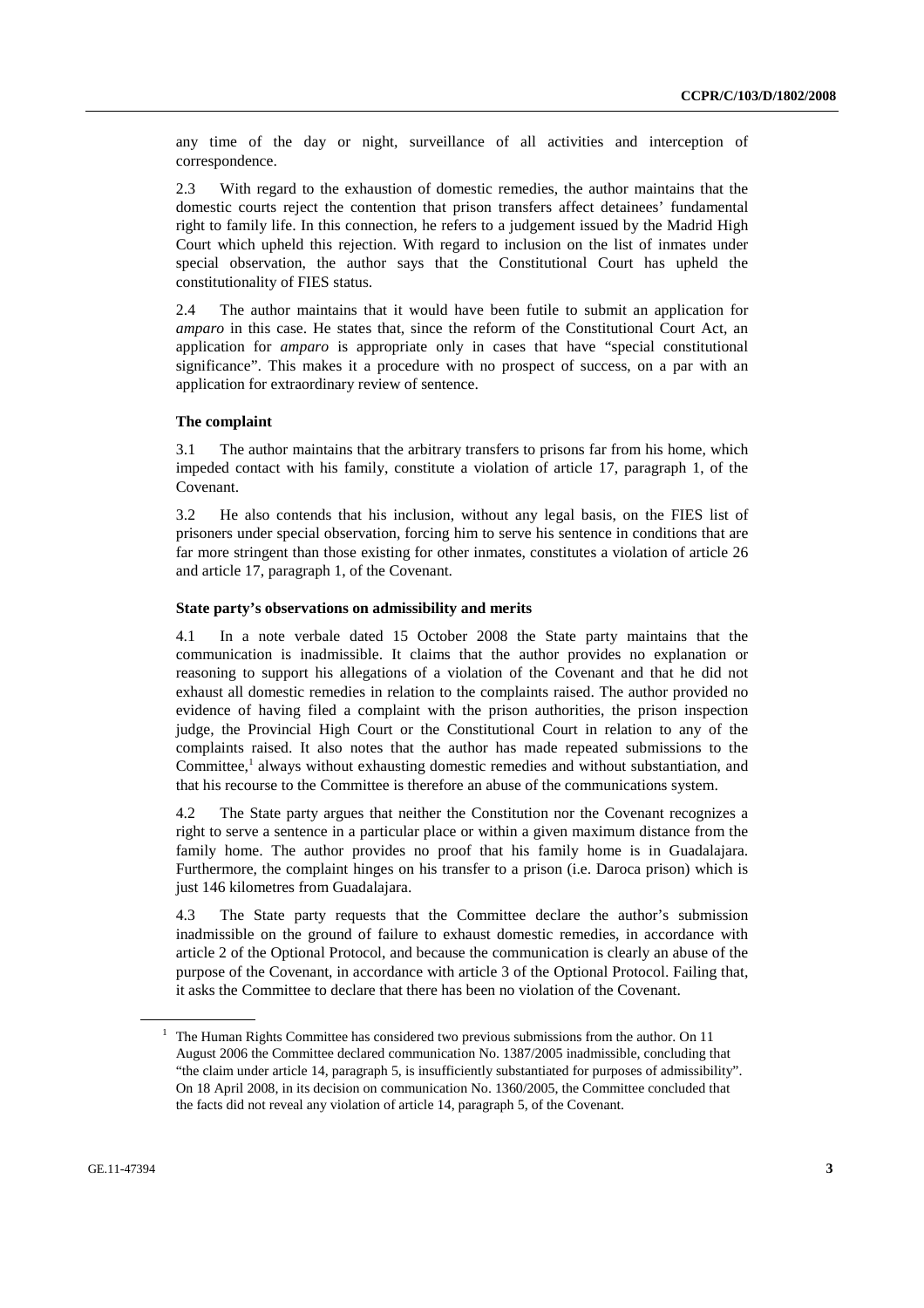#### **Author's comments on the State party's submission**

5.1 The author submitted comments on the State party's observations on 15 February 2009. He claims that the High Courts and the Constitutional Court have rejected appeals against transfers lodged by other prisoners and that domestic remedies are therefore ineffective.

5.2 The author recalls the Committee's jurisprudence according to which it is not necessary to exhaust remedies that have no prospect of success.<sup>2</sup> He also maintains that he has gone to great lengths, which are detailed in his prison record, to obtain transfers to other places of detention in which to serve his sentence.

5.3 With regard to his inclusion on the list of prisoners under special observation, the author reiterates that he was subjected to an inhumane and discriminatory prison regime. He describes the measures imposed upon prisoners whose names appear on this list, which include unscheduled prison transfers, body and cell searches at any time of day, the interception of correspondence (including letters), restricted contact with the outside world as compared to other prisoners, round-the-clock surveillance, and restricted access to work.

5.4 He claims that there is no possibility of challenging the imposition of this status, in view of the case law of the courts of Spain, which have repeatedly upheld the legality of the FIES system. He reiterates that it is no longer possible to file an application for *amparo* before the Constitutional Court as the Court is limited to hearing cases that have "special constitutional significance".

#### **State party's observations on the merits**

6.1 The State party submitted observations on the merits on 10 February 2009.

6.2 The State party reiterates that the author offers no explanation or reasoning to support his allegations of a violation of the Covenant, that he did not exhaust domestic remedies and that his recourse to the Committee is an abuse of the communications system.

6.3 It adds that the author is a known drug dealer with repeated convictions as the leader of a major drug trafficking ring. He served 4 years and 4 months for offences against public health and is currently serving a consolidated sentence of 13 years, 5 months and 25 days for two convictions on charges of illegal drug trafficking and offences against public health, in this case aggravated by his position as ringleader.<sup>3</sup> He was transferred several times, on occasions for judicial reasons (to attend trials and hearings), on others because of his assignment to a specific prisoner category or activity or for regime- or security-related reasons.

6.4 According to the State party, the author has been serving his sentence in Daroca prison since July 2007 and is currently classified as a level-two prisoner, i.e., a prisoner subject to the ordinary prison regime. The distance between his usual home in Guadalajara and the prison in Daroca is under 150 kilometres. By way of example, between 26 January and 26 April 2008, he received two family visits from his daughter and nine visits from his girlfriend.4 With regard to the conditions of detention to which the author is subject, the State party indicates that since being admitted to Daroca prison he has never had to change cell and his cell has been searched only as a matter of routine and never during night-time hours.

<sup>&</sup>lt;sup>2</sup> See communication No. 1305/2004, *Victor Villalón Ventura v. Spain*, Decision of 31 October 2006.

<sup>&</sup>lt;sup>3</sup> The State party attaches hereto a summary of the evidence and the text of the convictions.

<sup>&</sup>lt;sup>4</sup> Four conjugal visits, three family visits and two ordinary visits.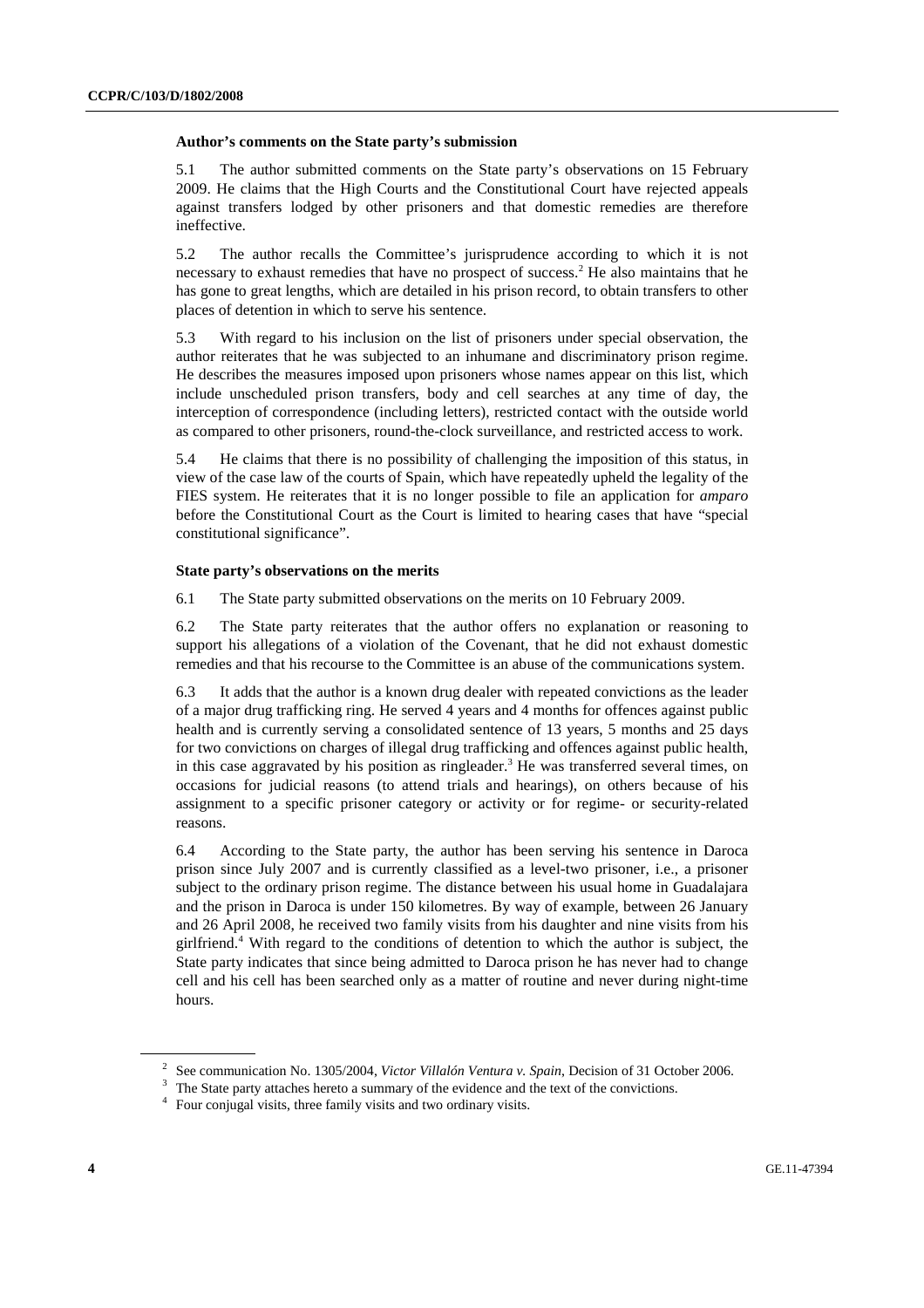6.5 The State party reiterates that serving one's sentence in a place of detention close to the family home is not a right recognized as such in the Covenant. It refers to the Standard Minimum Rules for the Treatment of Prisoners, in which it is stated that the different categories of prisoners shall be kept in separate institutions or parts of institutions taking account of their sex, age, criminal record, the legal reason for their detention and the necessities of their treatment.

6.6 It notes that the allocation of prisoners to the different institutions is based on an assessment of procedural and criminal factors and the criminal record, prisoner status and personal situation of each inmate, taking account of the different aims of each facility (social rehabilitation, detention and custody, etc.). The author was placed on the FIES list, and more specifically in the organized crime category, on the basis of his criminal activities and in line with the definition established in article 2 of the United Nations Convention against Transnational Organized Crime, by a decision of the Directorate-General of Prisons which is challengeable in court.

6.7 With regard to the author's status as a prisoner under special observation, the State party explains that a prisoner's inclusion on the FIES list does not give them a status distinct from that of other prisoners with equivalent personal, criminal and criminological characteristics, does not change the prison regime to which they are subject, and is without prejudice to the right to equality before the law established in article 26 of the Covenant. The FIES list is a database that was created to meet the need for extensive information about certain groups of highly dangerous inmates and the need for special protection. Prisoners are assigned to a specific prison or detention regime (closed, ordinary or open) according to criteria established in domestic legislation that are unrelated to whether or not the prisoner is included on the FIES list.

6.8 The State party notes that, in those cases where the prison system fails to respect the rights of inmates, the courts have a duty to remedy any abuse that may have occurred. In the author's case there is no record of abuse having occurred or of the courts having been petitioned.

6.9 The State party therefore reiterates its request that the Committee declare the communication inadmissible on the grounds that the domestic remedies available in the State party have not been exhausted and that the communication is clearly an abuse of the purpose of the Covenant.

#### **Author's comments on the State party's submission**

7.1 The author responded to the State party's observations on 13 August and 14 December 2009.

7.2 He reiterated the comments submitted previously and referred to the Madrid High Court judgement of 8 July 2009 which refutes a prisoner's right to be transferred to a facility close to their family home.<sup>5</sup> The author believes that he has demonstrated that domestic remedies are ineffective.

7.3 He adds that he has been subjected to further transfers — first to Villena, in the province of Alicante, 360 kilometres from Madrid, and subsequently to Salamanca — since submitting his communication to the Committee. He emphasizes that he endured seven prison transfers between 2003 and 2009 and that all the prisons to which he was taken,

<sup>&</sup>lt;sup>5</sup> "The right to be assigned to — or detained in — a specific prison or a prison close to the prisoner's usual place of residence is neither a right recognized to detainees under prison regulations nor, of course, a right recognized in the Constitution", Madrid High Court, Administrative Division, Eighth Section, No. 1413/2009, rec. 622/2008, of 8 July 2009.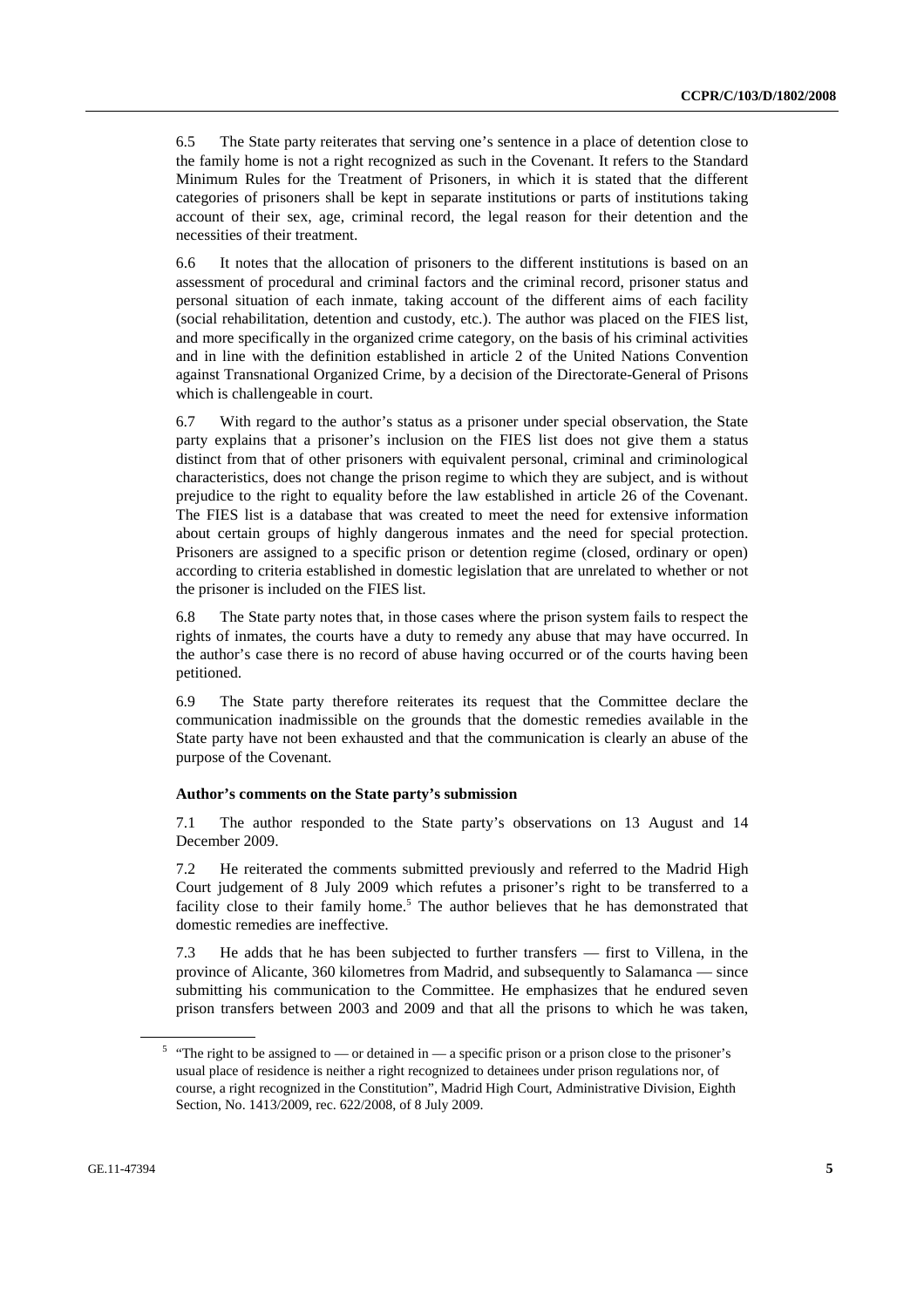except those in Madrid, were a long way from his family home.<sup>6</sup> It is obvious that the prisoner's transfer to prisons far from his family home was detrimental to the free development of his personality. The lack of reasoned justification for the transfers to different places far from the author's family home constitutes abusive or unjustified interference with his family life and for this reason the author maintains that there was a violation of article 17, paragraph 1, of the Covenant.

7.4 With regard to his inclusion on the FIES list, the author reiterates the restrictive measures imposed upon prisoners under special observation and refers to the consideration by the Committee against Torture of Spain's fourth periodic report in 2002.<sup>7</sup> The author notes that inmates are not informed in writing either of their inclusion on the FIES list or of available procedures for appealing against their inclusion, despite the severe consequences.

7.5 The author says that he was subjected to restrictive measures because of his FIES status<sup>8</sup> while being held in Zuera (twice) and Villena prisons. In Daroca and Valladolid prisons he was treated normally. Currently, the author is being held in Topas prison (Salamanca), where he is treated normally as an ordinary prisoner. On 3 September 2008 he filed a complaint with the General Secretariat of Prisons concerning the interception of correspondence from his lawyer.

#### **Issues and proceedings before the Committee**

#### *Consideration of admissibility*

8.1 Before considering any claim contained in a communication, the Human Rights Committee must decide, in accordance with rule 87 of its rules of procedure, whether the communication is admissible under the Optional Protocol to the International Covenant on Civil and Political Rights.

8.2 As required under article 5, paragraph 2 (a), of the Optional Protocol, the Committee has ascertained that the same matter is not being examined under another procedure of international investigation or settlement.

8.3 With regard to the exhaustion of domestic remedies, the Committee notes the State party's claims that domestic remedies had not been exhausted because the alleged violations raised before the Committee had not previously been raised before the domestic courts. The Committee also notes the author's claims that the judicial remedies available had little prospect of success given the existence of settled case law which is at variance with his claims.

<sup>&</sup>lt;sup>6</sup> Since 2003, the author has been transferred to the following locations (in chronological order): Alcalá Meco, in the province of Madrid, Zuera, prisons in Madrid, Zuera, Valladolid, Daroca, Villena and Topas (Salamanca).

Document CAT/C/CR/29/3, para. 11 (d): "The Committee also expresses its concern at [...] [t]he severe conditions of imprisonment of some of the prisoners whose names appear on the list of inmates under close observation (FIES). According to information received, prisoners under level one of the close observation regime have to remain in their cells for most of the day, and in some cases are allowed only two hours in the yard, are excluded from group, sports and work activities, and are subjected to extreme security measures. Generally speaking, it would seem that the physical conditions of imprisonment of these prisoners are at variance with prison methods aimed at their rehabilitation and could be considered prohibited treatment under article 16 of the Convention."<br><sup>8</sup> While heime held in Willege without he was while that a particle we assume in the line was the du

While being held in Villena prison, he was subjected to restrictive measures including unscheduled cell searches, being forced to remain naked, cell changes and searches, and opening of correspondence (including correspondence from his lawyer).